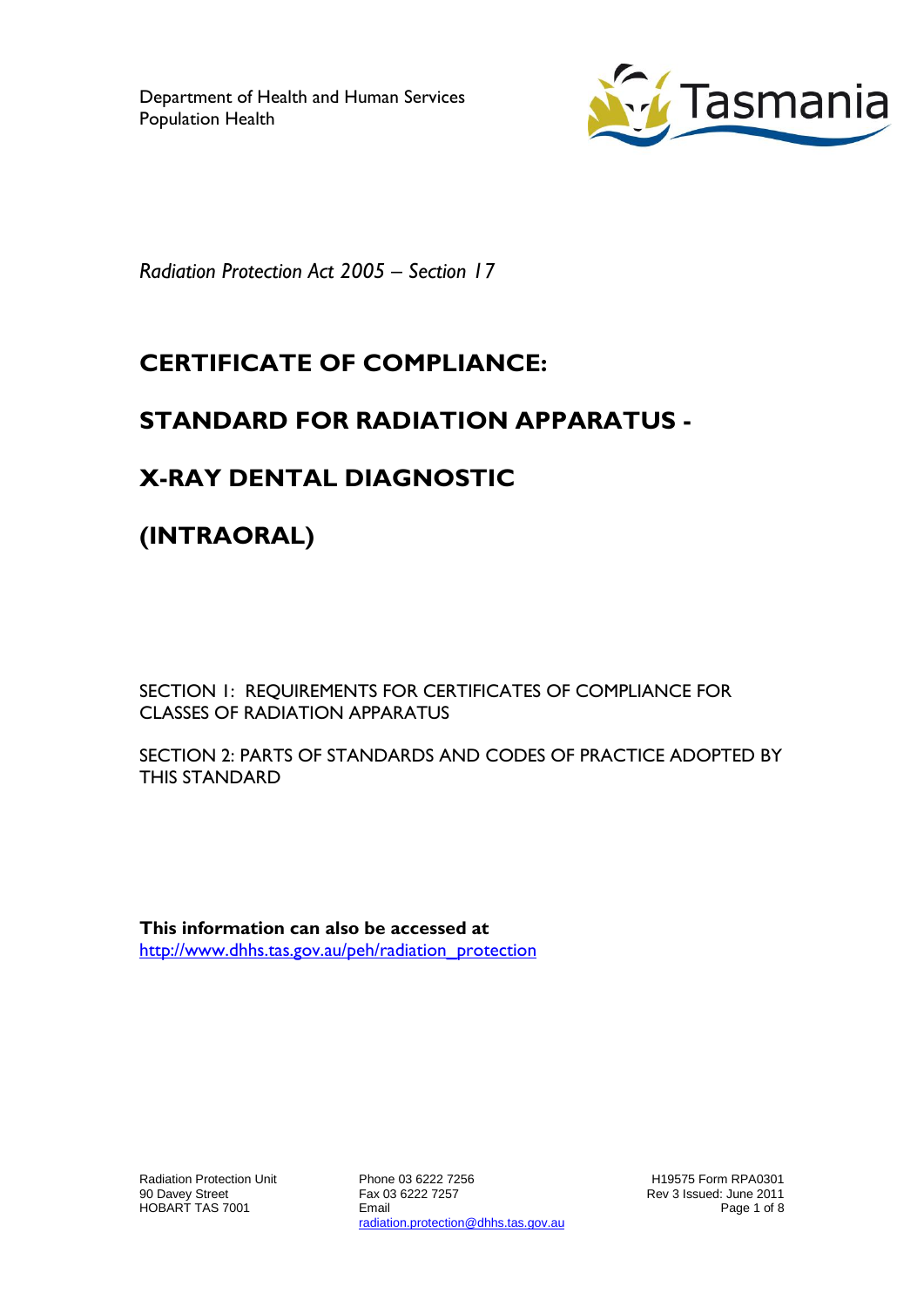### **Section 1 –** REQUIREMENTS FOR CERTIFICATES OF COMPLIANCE FOR CLASSES OF RADIATION APPARATUS.

#### **PART – A**

**Section 2 of this Standard is to be used by an accredited person when assessing Radiation Apparatus, classified by Radiation Protection Act 2005 licences as "X-ray intraoral", for the purpose of issuing a certificate of compliance in accordance with 17 (1) (b) of the Radiation Protection Act 2005.**

**The Radiation Apparatus must be shown to fully comply with the requirements in Section 2 of this Standard.**

**The requirements in Section 2 are taken from the following:**

| AS/NZS 3200.1.0:1998<br><b>IEC 60601-1</b> | Medical electrical equipment- General<br>requirements for safety - Parent Standard.                                                                                                                           |
|--------------------------------------------|---------------------------------------------------------------------------------------------------------------------------------------------------------------------------------------------------------------|
| AS/NZS 3200.2.201:2000                     | Approval and test specification- Medical<br>electrical equipment Part 2.201: Particular<br>requirements for safety-Dento-maxillofacial X-<br>ray equipment.                                                   |
| AS/NZS 3200.1.3:1996<br>IEC 60601-1-3      | Approval and test specification- Medical<br>electrical equipment Part 1.3: General<br>requirements for safety-Collateral Standard:<br>Requirements for radiation protection in<br>diagnostic X-ray equipment. |
| AS/NZS 3200.2.7:1999<br>IEC 60601-2-7      | Approval and test specification- Medical<br>electrical equipment Part 2.7: Particular<br>requirements for safety-high voltage generators<br>of diagnostic X-ray generators.                                   |
| <b>RAR</b>                                 | <b>Regulatory Authority Requirement-</b><br>Department of Health and Human Services                                                                                                                           |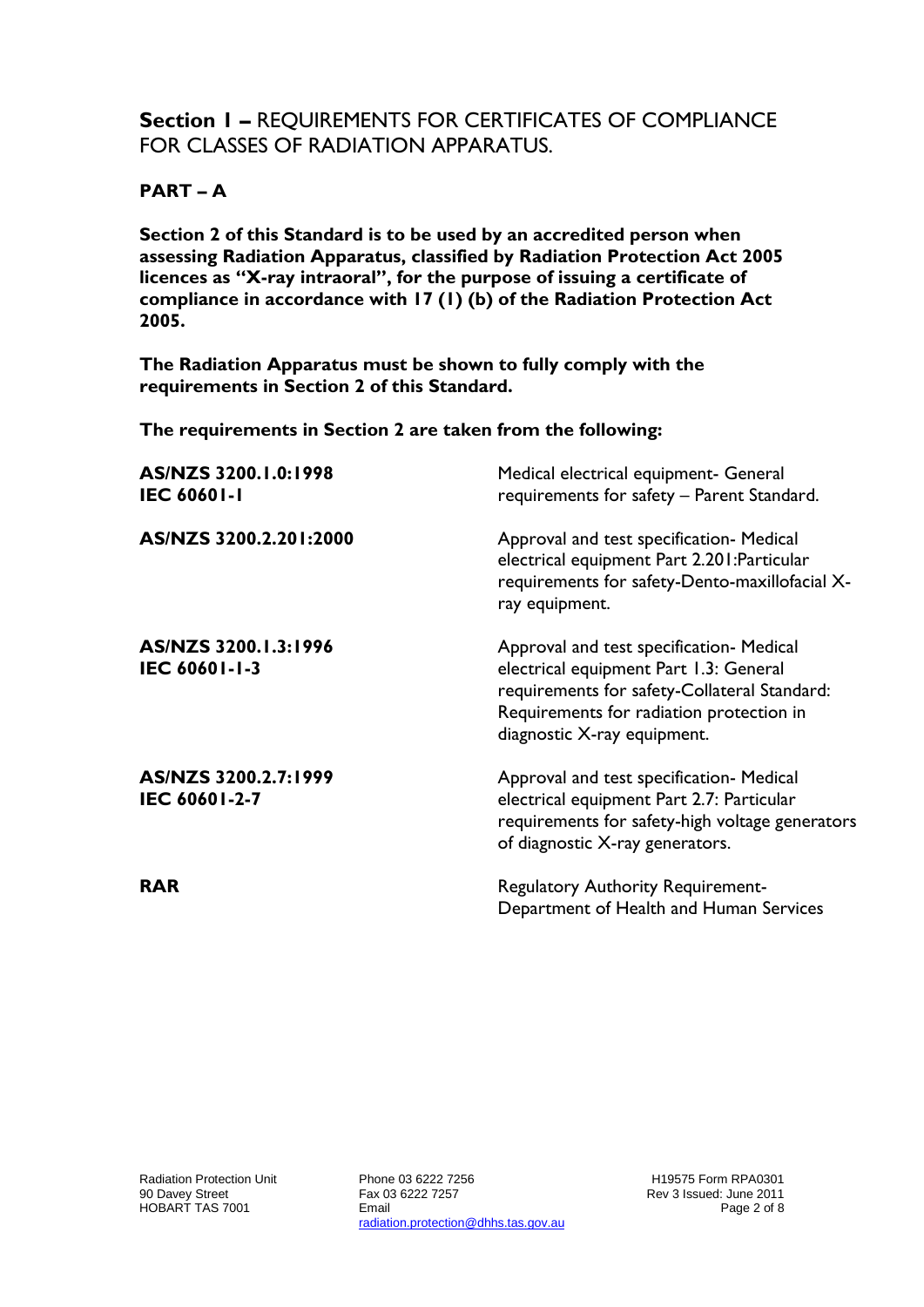#### **PART – B**

**The Standards listed in this part are to be used by a person or company licensed to manufacture or sell Radiation Apparatus, classified by Radiation Protection Act 2005 licences as "X-ray intraoral", for the purpose of issuing a certificate of compliance in accordance with 17 (1) (b) of the Radiation Protection Act 2005.**

**The holder of a licence to manufacture or sell such Radiation Apparatus must be able to show that the Radiation Apparatus fully complies with the following Standards\* .**

| AS/NZS 3200.1.0:1998<br><b>IEC 60601-1</b> | Medical electrical equipment- General<br>requirements for safety - Parent Standard.                                                                                                                           |
|--------------------------------------------|---------------------------------------------------------------------------------------------------------------------------------------------------------------------------------------------------------------|
| AS/NZS 3200.2.201:2000                     | Approval and test specification- Medical<br>electrical equipment Part 2.201: Particular<br>requirements for safety-Dento-maxillofacial X-<br>ray equipment.                                                   |
| AS/NZS 3200.1.3:1996<br>IEC 60601-1-3      | Approval and test specification- Medical<br>electrical equipment Part 1.3: General<br>requirements for safety-Collateral Standard:<br>Requirements for radiation protection in<br>diagnostic X-ray equipment. |
| AS/NZS 3200.2.28:1994<br>IEC 60601-2-28    | Approval and test specification- Medical<br>electrical equipment Part 2.28: Particular<br>requirements for safety-X-ray source<br>assemblies for medical diagnosis generators.                                |
| AS/NZS 3200.2.7:1999<br>IEC 60601-2-7      | Approval and test specification- Medical<br>electrical equipment Part 2.7: Particular<br>requirements for safety-high voltage generators<br>of diagnostic X-ray generators.                                   |

In order for licensed manufacturers or sellers to issue a certificate of compliance under the Radiation Protection Act 2005, they need only demonstrate that they hold, or have access to, the "EC Declaration of Conformity" documents which show that the "make and model" of apparatus they are supplying complies with the Standards listed in Part B above.

Radiation Protection Unit 90 Davey Street HOBART TAS 7001

l

Phone 03 6222 7256 Fax 03 6222 7257 Email radiation.protection@dhhs.tas.gov.au

H19575 Form RPA0301 Rev 3 Issued: June 2011 Page 3 of 8

<sup>\*</sup> In many cases radiation apparatus will bear the **"CE"** mark, and comply with the requirements of **MDD 93/42/EEC.** As part of the process of obtaining a CE mark the manufacturer makes an application to a "Certifying Body" to have the equipment assessed. Annex III of the MDD directive states that in making an application for **"EC type examination"** the manufacturer would, in their application, state the "Standards" that they wished to be tested against (article 5).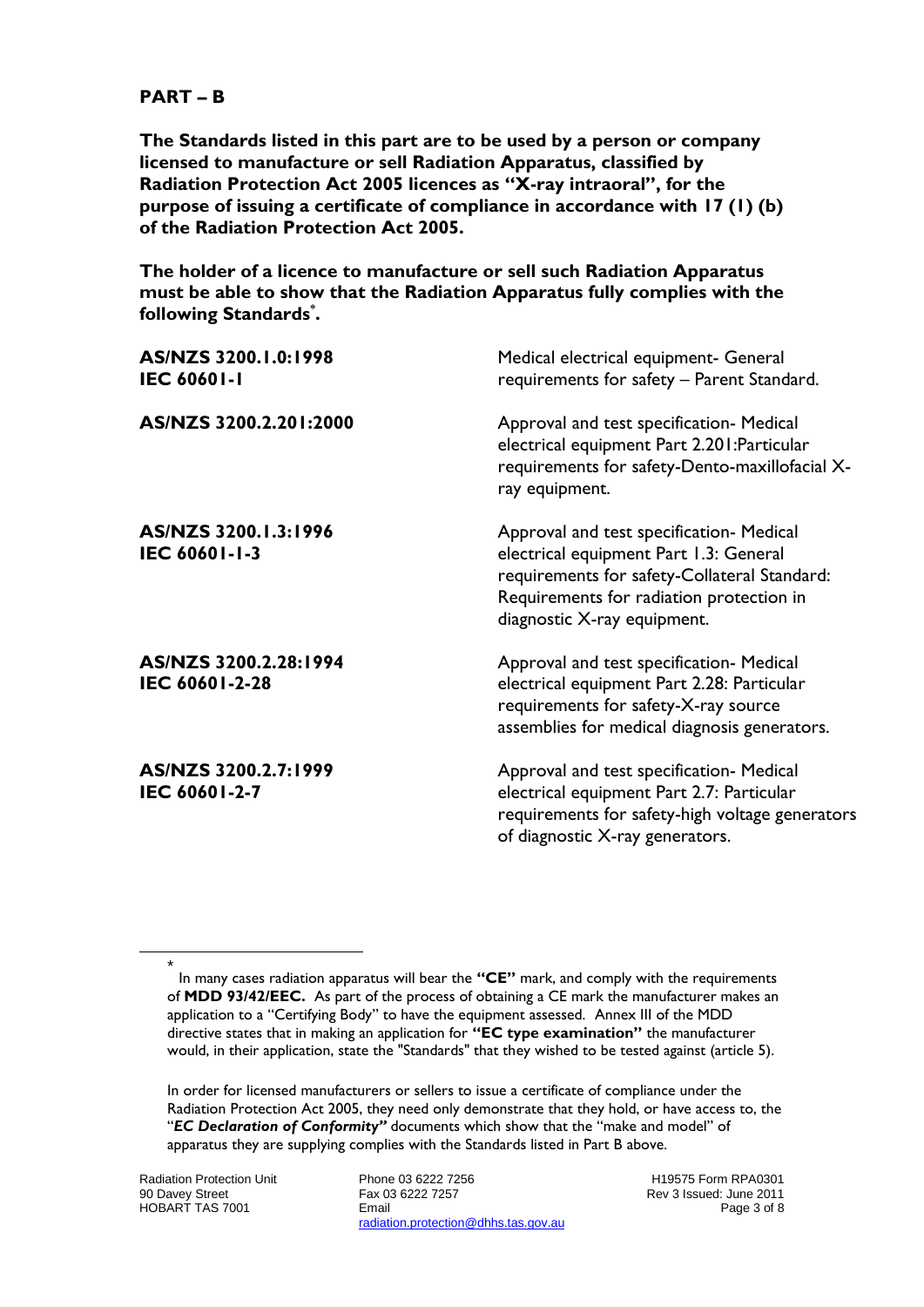### **Section 2 –** PARTS OF STANDARDS AND CODES OF PRACTICE ADOPTED BY THIS STANDARD

| <b>ITEM</b>                   | <b>Requirements</b>                                                                                                                                              |
|-------------------------------|------------------------------------------------------------------------------------------------------------------------------------------------------------------|
| "Warning"                     | AS/NZS 3200.2.201:2000 6.101.2                                                                                                                                   |
|                               | X-ray equipment shall be marked in accordance with the requirements set out in                                                                                   |
|                               | AS/NZS 3200.1.0 and shall carry the following warning on the X-ray equipment                                                                                     |
|                               | control panel to indicate the radiation hazards:                                                                                                                 |
|                               | "Warning this X-ray equipment may be hazardous to patients and operators unless safe                                                                             |
|                               | exposure factors and operating instructions are observed".                                                                                                       |
| Markings on the X-ray         | AS/NZS 3200.2.201:2000 6.103 (a)                                                                                                                                 |
| tube assembly                 | The name of the supplier and manufacturer                                                                                                                        |
| supplier and manufacturer     |                                                                                                                                                                  |
| serial numbers                | AS/NZS 3200.2.201:2000 6.103 (b)                                                                                                                                 |
|                               | The tube assembly shall be marked with the model and serial number.                                                                                              |
| type number of tube and       | AS/NZS 3200.2.201:2000 6.103 (c)                                                                                                                                 |
| insert                        | The type number of the X-ray tube and X-ray tube assembly. The X-ray tube                                                                                        |
|                               | insert shall be uniquely identified.                                                                                                                             |
| focal spot marked             | AS/NZS 3200.2.201:2000 6.103 (d)                                                                                                                                 |
|                               | The position and nominal size of the focal spot shall be marked on the tube                                                                                      |
|                               | assembly.                                                                                                                                                        |
| X-ray tube potential and      | AS/NZS 3200.2.201:2000 6.103 (e)                                                                                                                                 |
| current                       | Where the X-ray tube potential and current are fixed, their values shall be                                                                                      |
|                               | indicated by permanent labelling                                                                                                                                 |
| <b>Indication of exposure</b> | AS/NZS 3200.2.201:2000 29.101                                                                                                                                    |
| factors                       | Where X-ray equipment operates at fixed X-ray tube voltages and currents, the<br>exposure factors shall be indicated in the accompanying documents and on labels |
|                               | attached to the equipment.                                                                                                                                       |
|                               |                                                                                                                                                                  |
| <b>Tube Current</b>           | AS/NZS 3200.2.201:2000 29.101.1                                                                                                                                  |
|                               | Adjustment or selection of the X-ray tube current shall be by means of a                                                                                         |
|                               | calibrated control. Where a milli-ammeter is provided, it shall be such that the full                                                                            |
|                               | scale reading is at least 110 percent of the maximum nominal tube current of the                                                                                 |
|                               | equipment.                                                                                                                                                       |
|                               |                                                                                                                                                                  |
| <b>Exposure factors</b>       | AS/NZS 3200.2.201:2000 29.101.2                                                                                                                                  |
|                               | X-ray equipment shall be designed to permit the operator to preset exposure                                                                                      |
|                               | factors without the need for energizing the X-ray tube                                                                                                           |
|                               |                                                                                                                                                                  |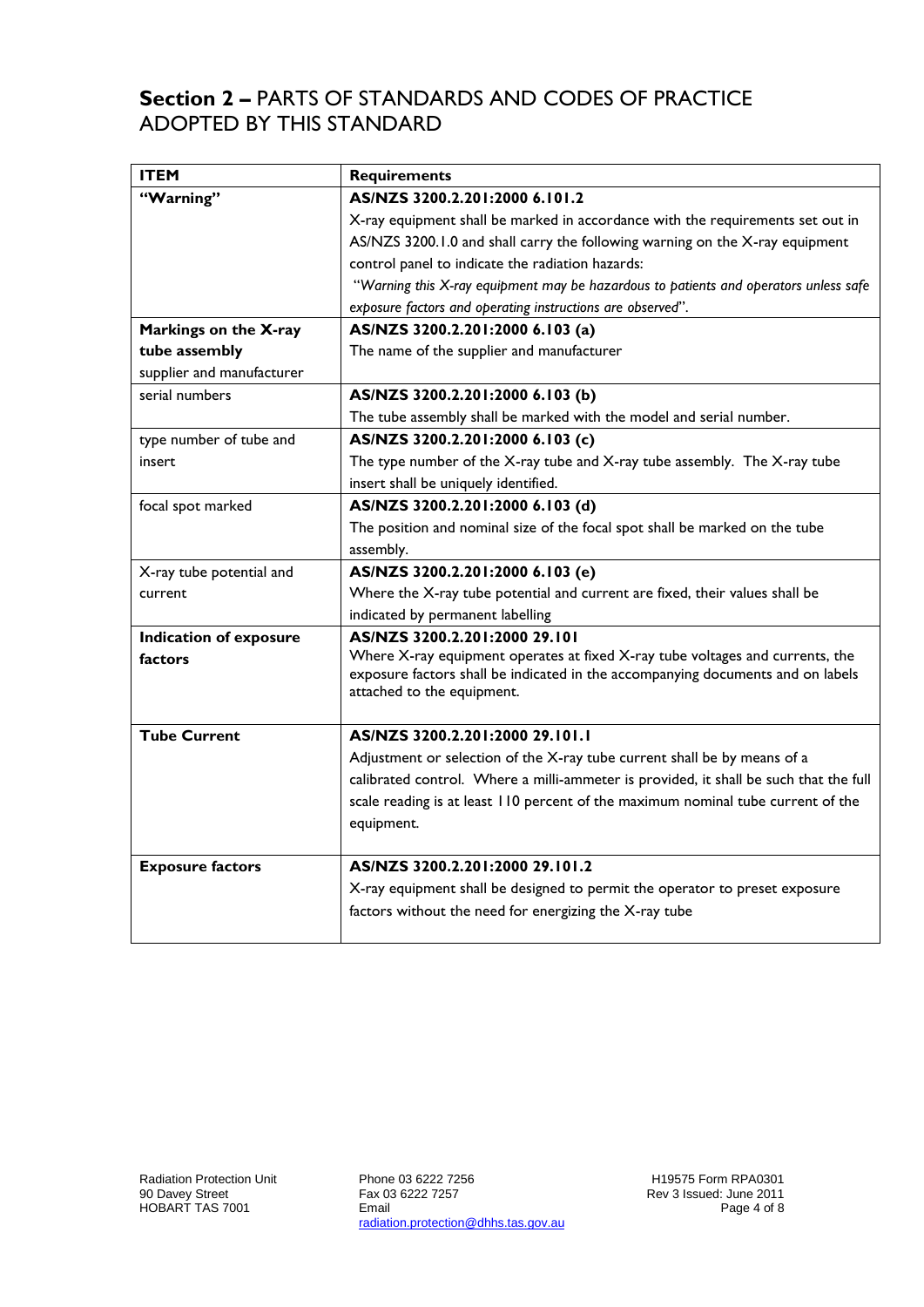| <b>Supply indicator</b> | AS/NZS 3200.2.201:2000 29.101.3                                                                                                                                               |
|-------------------------|-------------------------------------------------------------------------------------------------------------------------------------------------------------------------------|
|                         | An indicator on the control panel, green in colour, shall be incorporated to                                                                                                  |
|                         | indicate when the main switch is in the "ON" position and the control panel is                                                                                                |
|                         | energized.                                                                                                                                                                    |
|                         |                                                                                                                                                                               |
|                         | Note: AS/NZS 3200.1.0:1998 56.8 provides for situations when                                                                                                                  |
|                         | indicators are not necessarily required.                                                                                                                                      |
|                         | Unless indication is otherwise apparent to the operator from the normal                                                                                                       |
|                         | operating position, indicator lights shall be provided to indicate the equipment is                                                                                           |
|                         | energised. Dot matrix and other alphanumeric displays are not considered to be                                                                                                |
|                         | indicator lights.                                                                                                                                                             |
| Beam on indicator and   | AS/NZS 3200.2.201:2000 29.101.4                                                                                                                                               |
| audible indicator       | An amber indicator, clearly visible to the operator, shall indicate when the X-ray                                                                                            |
|                         | tube is energised. The beam on indicator shall be clearly marked.                                                                                                             |
|                         | A signal audible to the operator, other than the sound produced fortuitously by                                                                                               |
|                         | switching devices or contactors during the exposure, shall indicate either the                                                                                                |
|                         |                                                                                                                                                                               |
|                         | duration of the exposure or its termination                                                                                                                                   |
|                         | AS/NZS 3200.2.201:2000 29.101.5                                                                                                                                               |
| <b>Exposure switch</b>  |                                                                                                                                                                               |
| "Dead-Man"              | AS/NZS 3200.2.201:2000 29.101.6                                                                                                                                               |
| operation               | The exposure switch for radiography shall be arranged so that the X-ray                                                                                                       |
| Continuos pressure      | equipment can be operated from a distance of at least 2000 mm from the X-ray                                                                                                  |
| required                | tube and the patient. The switch shall be of the dead-man type.                                                                                                               |
| No repeated             |                                                                                                                                                                               |
| exposure without        |                                                                                                                                                                               |
| release                 |                                                                                                                                                                               |
| <b>Remote control</b>   | AS/NZS 3200.2.201:2000 29.101.6                                                                                                                                               |
| "Dead-Man"              | Where the exposure is initiated by an infra-red or wireless remote handpiece -                                                                                                |
| operation               | the X-ray generator and handpiece shall be encoded so that no other<br>a)                                                                                                     |
| Continuos pressure      | remote control handpiece can initiate exposures;<br>the control panel shall have provision for storage of the remote control<br>b)                                            |
| required                | handpiece; and                                                                                                                                                                |
| No repeated             | the remote control handpiece shall be permanently labelled with a<br>c)                                                                                                       |
| exposure without        | warning identifying its purpose.                                                                                                                                              |
| release                 |                                                                                                                                                                               |
|                         | All exposure control switch handpieces shall be dead-man so that continuous                                                                                                   |
|                         | pressure is necessary to maintain the X-ray exposure and it shall not be possible                                                                                             |
|                         | to make repeat exposures without releasing that switch.                                                                                                                       |
| <b>Timer type</b>       | AS/NZS 3200.2.201:2000 29.102                                                                                                                                                 |
| (Electronic Timer)      | The exposure timer shall be electronic and the circuit of the apparatus shall be so<br>designed that in the event of any failure, the failure causes the timer to revert to a |
|                         | safe condition and does not lead to the X-ray tube becoming energized or                                                                                                      |
|                         | continuing to be energized.                                                                                                                                                   |
|                         |                                                                                                                                                                               |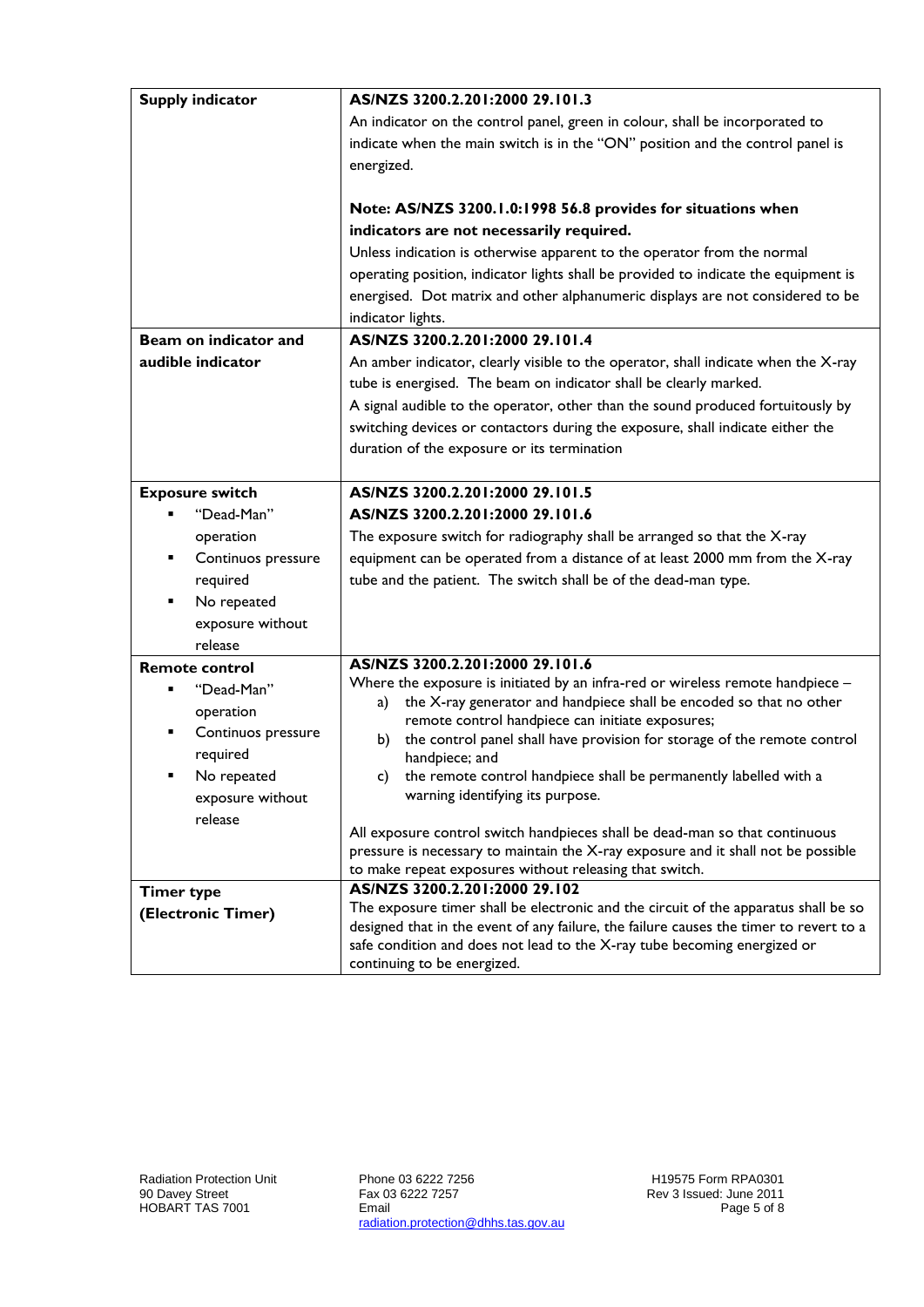|          | Accuracy of the timer            | AS/NZS 3200.2.201:2000 29.102.1                                                                                                      |
|----------|----------------------------------|--------------------------------------------------------------------------------------------------------------------------------------|
|          |                                  | For full and half wave rectified generators, the timer controls shall agree with the                                                 |
|          |                                  | measured exposure time to within +/- 10% or one pulse, whichever is greater.                                                         |
|          |                                  | The exposure time for these generators shall be determined by counting the total                                                     |
|          |                                  | number of pulses, and multiplying by half the mains period (0.01 s for 50 Hz) if full                                                |
|          |                                  | wave rectified, or the mains period (0.02 s for 50 Hz) if half wave rectified. For all                                               |
|          |                                  | other generators, the timer control shall agree with the measured exposure time                                                      |
|          |                                  | to within $+/-$ 10% $+$ 1 ms. The exposure time for these generators shall be                                                        |
|          |                                  | determined from the time the waveform rises to 75% of the kV peak until the                                                          |
|          |                                  | time when it finally drops to below this value. Note: Apparatus which initiates                                                      |
|          |                                  | filament heating concurrently with the application of the X-ray tube voltage may                                                     |
|          |                                  | exhibit some instability in both the X-ray tune voltage and the air kerma rate until                                                 |
|          |                                  | the tube current stabilizes. Short periods (tens of milliseconds) are of little                                                      |
|          |                                  | significance but larger periods may affect accuracy of the assessment when using                                                     |
|          |                                  | non-invasive test equipment.                                                                                                         |
|          | <b>Operation of timer</b>        | AS/NZS 3200.2.201:2000 29.102.2                                                                                                      |
|          |                                  | The timer shall terminate an exposure at a preset time interval or a preset                                                          |
| a)       | time indicated                   | product of current and time. This shall be achieved by selecting the required time                                                   |
|          |                                  | on the device or by selecting an icon. The manufacturer/supplier shall clearly                                                       |
| b)       | no exposure at zero              | document the exposure time for each icon and the film or image receptor speed                                                        |
|          | setting.                         | for which the exposure time is applicable and-                                                                                       |
| c)       | alter setting.                   | where an icon is used, the exposure time shall be clearly displayed on the<br>a)                                                     |
| d)       | variations in                    | timer or the timer handpiece;                                                                                                        |
|          | exposure time due to             | It shall not be possible to make exposures when the exposure device is<br>b).                                                        |
|          | changes in image                 | set to "0" or "off" or an equivalent position;                                                                                       |
|          |                                  | It shall be possible to alter the timer setting to a higher or lower values<br>c)                                                    |
|          | receptor speed.                  | after the initial adjustment without initiating exposure;                                                                            |
| e)       | Indication of image              | Variations in exposure time caused by changes in image receptor speed<br>d)                                                          |
|          | receptor speed/digital           | settings shall be displayed; and                                                                                                     |
|          | radiography.                     | Where an image receptor sensitivity control is provided, the exposure<br>e)                                                          |
|          |                                  | setting for the image receptor (e.g. for D, E or F speed film) and/or the                                                            |
|          |                                  | setting for electronic (digital) radiography shall be clearly indicated by                                                           |
|          |                                  | appropriate labelling of that control or by appropriate display at the                                                               |
|          |                                  | user's location. The last value selected shall be the default.                                                                       |
|          | Ready to exposure                | AS/NZS 3200.2.7:1999 6.7 a)                                                                                                          |
|          |                                  | AS/NZS 3200.2.7:1999 29.1.102 a)                                                                                                     |
|          |                                  | Visible indication shall be provided on the CONTROL PANEL indicating the state                                                       |
|          |                                  | when one further actuation of a control from that CONTROL PANEL will initiate<br>the LOADING of THE X-RAY TUBE in INTERMITTENT MODE. |
|          |                                  |                                                                                                                                      |
|          |                                  | If this state is indicated in INTERMITTENT MODE by means of a single function                                                        |
|          |                                  | indicator light, the colour green shall be used; see 6.7 a).                                                                         |
|          | Accuracy of X-ray tube           | AS/NZS 3200.2.201:2000 29.103                                                                                                        |
|          |                                  |                                                                                                                                      |
| voltage. |                                  | The delivered X-ray tube voltage (kV peak) average shall be within +/-5 kV or +/-                                                    |
|          |                                  | 5%, whichever is the greater, of the nominal or indicated value averaged over not                                                    |
|          |                                  | less that 0.1 s and commencing 0.1 s from the initiation of the exposure.                                                            |
|          | kVp maintained accuracy          | The measured kV shall remain within $+/-5$ or $+/-5$ %, whichever is the smaller, of                                                 |
|          |                                  | the indicated value over a range of typical mAs values                                                                               |
|          |                                  | <b>RAR</b>                                                                                                                           |
|          | <b>Reproducibility of output</b> | AS/NZS 3200.2.201:2000 29.104.1                                                                                                      |
|          |                                  |                                                                                                                                      |
|          |                                  | The coefficient of variation of the measured air kerma for typically used                                                            |
|          |                                  | combinations of loading factors shall not exceed 0.05 and compliance with this                                                       |
|          |                                  | requirement shall be based on not less than five consecutive measurements taken                                                      |
|          |                                  | within 10 min, each with an exposure time of not less than 0.1 s                                                                     |

Phone 03 6222 7256 Fax 03 6222 7257 Email radiation.protection@dhhs.tas.gov.au

H19575 Form RPA0301 Rev 3 Issued: June 2011 Page 6 of 8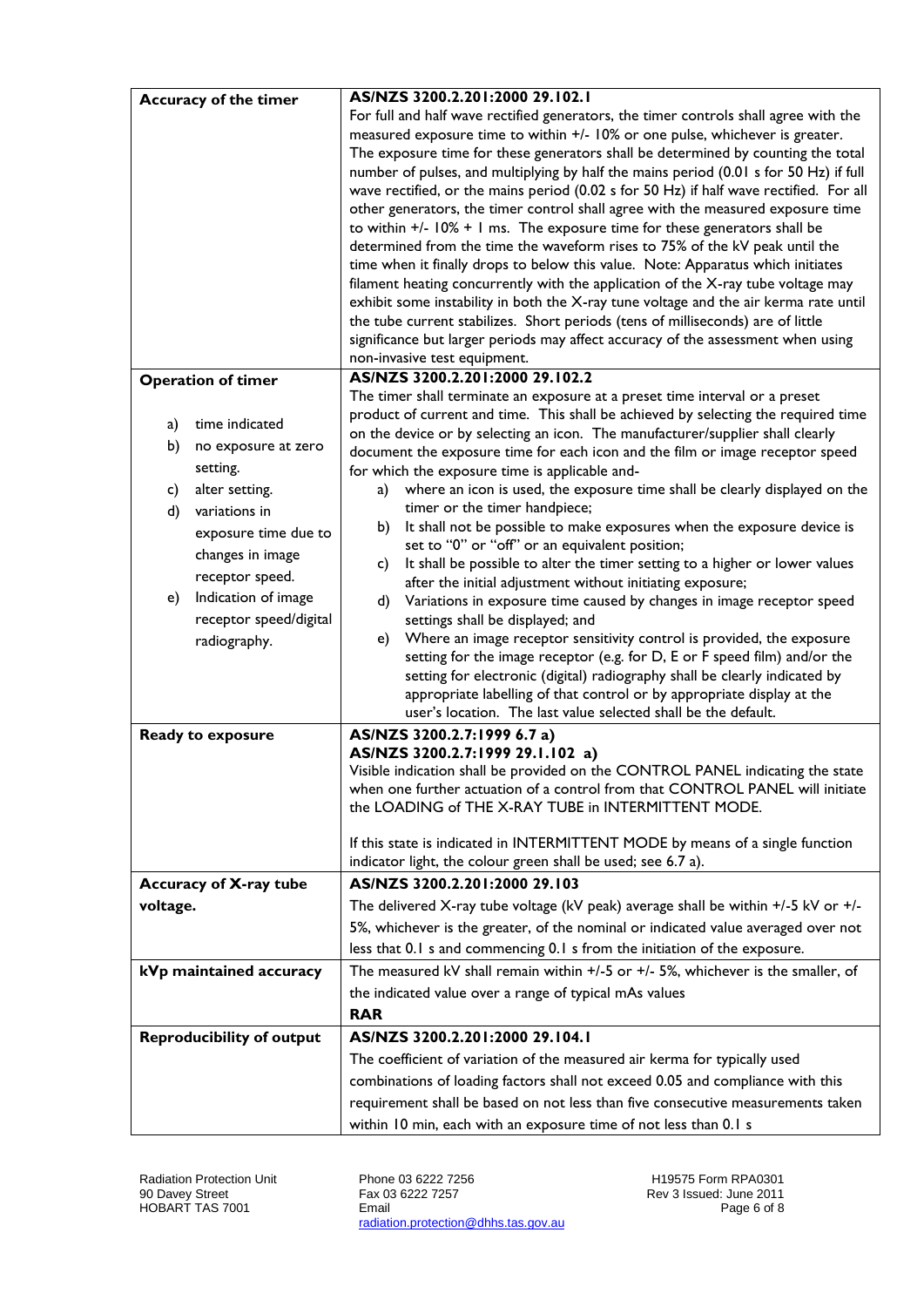| <b>Output linearity</b>          | AS/NZS 3200.2.201:2000 29.104.2                                                                                                                                              |
|----------------------------------|------------------------------------------------------------------------------------------------------------------------------------------------------------------------------|
|                                  | At the nominal high voltage setting, the air kerma shall be linear with respect to                                                                                           |
|                                  | the current time product (mAs) over its full range. Compliance is obtained if the                                                                                            |
|                                  | maximum (Xmax) and minimum (Xmin)values of the kerma per mAs are such                                                                                                        |
|                                  | that-                                                                                                                                                                        |
|                                  | Xmax-Xmin<=(Xmax+Xmin). For equipment with fixed X-ray tube voltage and                                                                                                      |
|                                  | current, output linearity with mAs is checked against changes in exposure time.                                                                                              |
|                                  | Where the equipment has more than one tube current setting, compliance is                                                                                                    |
|                                  | checked against changes in tube current setting using an exposure time not less                                                                                              |
|                                  | than 0.1 s                                                                                                                                                                   |
| <b>Skin dose</b>                 | The average skin dose at a typical exposure setting shall not be excessive when                                                                                              |
|                                  | compared to the skin doses from similar X-ray units at similar settings                                                                                                      |
|                                  | <b>RAR</b>                                                                                                                                                                   |
| <b>Primary limitation of the</b> | AS/NZS 3200.2.201:2000 29.105.1                                                                                                                                              |
| X-ray beam                       | Each X-ray tube shall be mounted in a protective housing or other protective                                                                                                 |
|                                  | shielding. The X-ray window of such a housing shall have an aperture of such                                                                                                 |
|                                  | dimension that it will not allow passage of a useful beam larger than the maximum                                                                                            |
|                                  | specified. X-ray equipment intended for applications requiring beam sizes smaller                                                                                            |
|                                  | than the maximum available useful beam shall incorporate an additional fixed                                                                                                 |
|                                  | diaphragm to limit the aperture of the X-ray window to the maximum size                                                                                                      |
|                                  | required.                                                                                                                                                                    |
| Radiation leakage of X-ray       | AS/NZS 3200.2.201:2000 29.105.2                                                                                                                                              |
| tube assemblies.                 | In the loading state, the air kerma of leakage radiation from X-ray tube assemblies<br>at 1 m from the focal spot, averaged over any area 10 000 mm <sup>2</sup> of which no |
|                                  | principal linear dimension exceeds 200 mm, when operated at the nominal X-ray                                                                                                |
|                                  | tube voltage under conditions of loading corresponding to the maximum specified                                                                                              |
|                                  | energy input in one hour, shall not exceed the limits stated below, as applicable:                                                                                           |
|                                  | a) for X-ray tube assemblies specified for use in X-ray equipment for dental                                                                                                 |
|                                  | radiography with intra-oral X-ray image receptors at X-ray tube voltages not<br>exceeding 90 kV peak, 0.25 mGy in one hour                                                   |
| <b>Stability of tube head</b>    | AS/NZS 3200.2.201:2000 29.105.3                                                                                                                                              |
|                                  | The X-ray tube shall remain stationary when placed in position for radiography                                                                                               |
| <b>Beam quality</b>              | AS/NZS 3200.2.201:2000 29.106                                                                                                                                                |
|                                  | The total filtration shall be such as to ensure that the measured half-value layers                                                                                          |
|                                  | are equal to or greater than those specified in table 29.106.                                                                                                                |
| X-ray tube voltage and           | AS/NZS 3200.2.201:2000 29.107                                                                                                                                                |
| field limitations.               | AS/NZS 3200.2.201:2000 29.107.1 a) b) c) d)                                                                                                                                  |
| minimum kVp<br>a)                | The minimum X-ray tube voltage and the maximum field dimensions for dental                                                                                                   |
| field size<br>b)                 | maxillofacial X-ray equipment are given in Table 29.107. Not less than 60 kVp                                                                                                |
| "open ended"<br>c)               | maximum field dimension 60 mm "open ended" circular or rectangular and source                                                                                                |
| source skin distance<br>d)       | to skin distance 200 mm.                                                                                                                                                     |
|                                  |                                                                                                                                                                              |
|                                  |                                                                                                                                                                              |

Phone 03 6222 7256 Fax 03 6222 7257 Email radiation.protection@dhhs.tas.gov.au